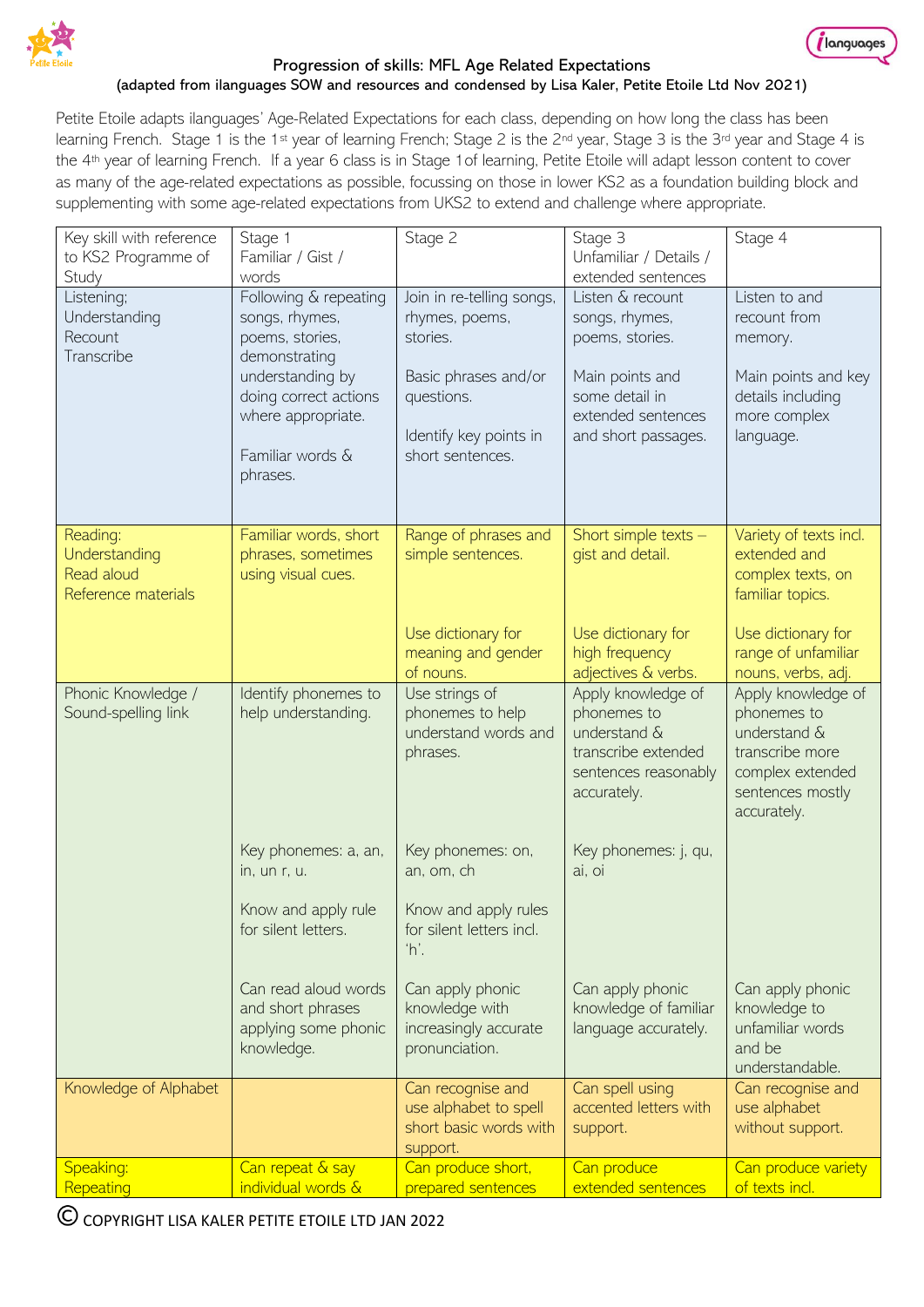| extended sentences<br>Study<br>words<br>Pronunciation &<br>short phrases with<br>with accurate secure<br>unfamiliar language,<br>on familiar topics or<br>sometimes from<br>pronunciation &<br>reproduce a short<br>Intonation<br>mostly accurate<br>Giving likes/dislikes<br>intonation.<br>text/poem with<br>memory. Uses<br>pronunciation.<br>Ask & answer<br>good expression.<br>accurate<br>Give likes & dislikes.<br>pronunciation and<br>questions<br>Broadening<br>intonation using voice<br>vocabulary. Can<br>& gesture to convey<br>present to an<br>audience.<br>meaning.<br>Ask and answer pre-<br>Take part in short<br>Increasing in<br>learned questions<br>dialogues (2-3<br>confidence, fluency<br>Take part in short<br>conversations with<br>exchanges) about<br>and spontaneity.<br>from memory.<br>familiar structures &<br>familiar topics.<br>vocab. Can adapt<br>Can make reference<br>Developing accurate<br>pronunciation using a<br>models and give an<br>to the past and the<br>extended response<br>phonics approach to<br>future tenses.<br>with opinions &<br>decoding & reading,<br>plus by copying<br>reasons.<br>intonation and<br>pronunciation from<br>native speaker audio<br>and video recordings.<br>Writing:<br>Can copy short words<br>Can write sentences<br>Can write extended<br>Can write on a few<br>Writing with support<br>& phrases accurately.<br>accurately using a<br>topics and include<br>sentences using a<br>sentence builder or<br>unfamiliar words<br>Writing independently<br>writing frame.<br>word list.<br>found in a<br>dictionary.<br>Can write extended<br>Can write on a<br>Can write some<br>Can write some short<br>simple words from<br>phrases or sentences<br>familiar topic from<br>sentences from<br>memory with<br>from memory with<br>memory with<br>memory on familiar<br>plausible spelling.<br>understandable<br>reasonably accurate<br>topics with mostly<br>accurate spelling.<br>spelling.<br>spelling.<br>Adapting a written<br>Can substitute one<br>Can adapt different<br>Can use a short text<br>Can use a text with<br>elements of a<br>model<br>element in a simple<br>as a model for an<br>a complex structure<br>independent piece of<br>as a model for an<br>sentence to vary the<br>sentence to create<br>new sentences using<br>writing on a familiar<br>independent piece<br>meaning.<br>a sentence builder.<br>topic, using reference<br>of writing using ref.<br>materials to proof-<br>materials to proof-<br>read for accuracy.<br>read for accuracy.<br>Can translate words<br>Can translate<br>Can translate texts<br>Translating<br>Can translate phrases<br>from French to<br>or simple sentences<br>with more complex<br>sentences or short<br>including a dictionary<br>English and vice-<br>texts with support<br>sentences with<br>or supporting<br>materials.<br>support materials.<br>versa.<br>resource.<br>Use definite and<br>Use indefinite articles:<br>Grammar<br>indefinite articles with<br>Using:<br>un, une, des and<br>Articles (a, the)<br>definite articles /e, /a,<br>increasing accuracy.<br>les, I'<br>with some knowledge<br>of masculine, feminine<br>and plural nouns.<br><b>Nouns</b><br>Can form regular<br>Can a variety of plural<br>plural nouns.<br>nouns. | Key skill with reference<br>to KS2 Programme of | Stage 1<br>Familiar / Gist / | Stage 2 | Stage 3<br>Unfamiliar / Details / | Stage 4 |
|--------------------------------------------------------------------------------------------------------------------------------------------------------------------------------------------------------------------------------------------------------------------------------------------------------------------------------------------------------------------------------------------------------------------------------------------------------------------------------------------------------------------------------------------------------------------------------------------------------------------------------------------------------------------------------------------------------------------------------------------------------------------------------------------------------------------------------------------------------------------------------------------------------------------------------------------------------------------------------------------------------------------------------------------------------------------------------------------------------------------------------------------------------------------------------------------------------------------------------------------------------------------------------------------------------------------------------------------------------------------------------------------------------------------------------------------------------------------------------------------------------------------------------------------------------------------------------------------------------------------------------------------------------------------------------------------------------------------------------------------------------------------------------------------------------------------------------------------------------------------------------------------------------------------------------------------------------------------------------------------------------------------------------------------------------------------------------------------------------------------------------------------------------------------------------------------------------------------------------------------------------------------------------------------------------------------------------------------------------------------------------------------------------------------------------------------------------------------------------------------------------------------------------------------------------------------------------------------------------------------------------------------------------------------------------------------------------------------------------------------------------------------------------------------------------------------------------------------------------------------------------------------------------------------------------------------------------------------------------------------------------------------------------------------------------------------------------------------------------------------------------------------------------------------------------------------------------------------------------------------------------------------------------------------------|-------------------------------------------------|------------------------------|---------|-----------------------------------|---------|
|                                                                                                                                                                                                                                                                                                                                                                                                                                                                                                                                                                                                                                                                                                                                                                                                                                                                                                                                                                                                                                                                                                                                                                                                                                                                                                                                                                                                                                                                                                                                                                                                                                                                                                                                                                                                                                                                                                                                                                                                                                                                                                                                                                                                                                                                                                                                                                                                                                                                                                                                                                                                                                                                                                                                                                                                                                                                                                                                                                                                                                                                                                                                                                                                                                                                                                  |                                                 |                              |         |                                   |         |
|                                                                                                                                                                                                                                                                                                                                                                                                                                                                                                                                                                                                                                                                                                                                                                                                                                                                                                                                                                                                                                                                                                                                                                                                                                                                                                                                                                                                                                                                                                                                                                                                                                                                                                                                                                                                                                                                                                                                                                                                                                                                                                                                                                                                                                                                                                                                                                                                                                                                                                                                                                                                                                                                                                                                                                                                                                                                                                                                                                                                                                                                                                                                                                                                                                                                                                  |                                                 |                              |         |                                   |         |
|                                                                                                                                                                                                                                                                                                                                                                                                                                                                                                                                                                                                                                                                                                                                                                                                                                                                                                                                                                                                                                                                                                                                                                                                                                                                                                                                                                                                                                                                                                                                                                                                                                                                                                                                                                                                                                                                                                                                                                                                                                                                                                                                                                                                                                                                                                                                                                                                                                                                                                                                                                                                                                                                                                                                                                                                                                                                                                                                                                                                                                                                                                                                                                                                                                                                                                  |                                                 |                              |         |                                   |         |
|                                                                                                                                                                                                                                                                                                                                                                                                                                                                                                                                                                                                                                                                                                                                                                                                                                                                                                                                                                                                                                                                                                                                                                                                                                                                                                                                                                                                                                                                                                                                                                                                                                                                                                                                                                                                                                                                                                                                                                                                                                                                                                                                                                                                                                                                                                                                                                                                                                                                                                                                                                                                                                                                                                                                                                                                                                                                                                                                                                                                                                                                                                                                                                                                                                                                                                  |                                                 |                              |         |                                   |         |
|                                                                                                                                                                                                                                                                                                                                                                                                                                                                                                                                                                                                                                                                                                                                                                                                                                                                                                                                                                                                                                                                                                                                                                                                                                                                                                                                                                                                                                                                                                                                                                                                                                                                                                                                                                                                                                                                                                                                                                                                                                                                                                                                                                                                                                                                                                                                                                                                                                                                                                                                                                                                                                                                                                                                                                                                                                                                                                                                                                                                                                                                                                                                                                                                                                                                                                  |                                                 |                              |         |                                   |         |
|                                                                                                                                                                                                                                                                                                                                                                                                                                                                                                                                                                                                                                                                                                                                                                                                                                                                                                                                                                                                                                                                                                                                                                                                                                                                                                                                                                                                                                                                                                                                                                                                                                                                                                                                                                                                                                                                                                                                                                                                                                                                                                                                                                                                                                                                                                                                                                                                                                                                                                                                                                                                                                                                                                                                                                                                                                                                                                                                                                                                                                                                                                                                                                                                                                                                                                  |                                                 |                              |         |                                   |         |
|                                                                                                                                                                                                                                                                                                                                                                                                                                                                                                                                                                                                                                                                                                                                                                                                                                                                                                                                                                                                                                                                                                                                                                                                                                                                                                                                                                                                                                                                                                                                                                                                                                                                                                                                                                                                                                                                                                                                                                                                                                                                                                                                                                                                                                                                                                                                                                                                                                                                                                                                                                                                                                                                                                                                                                                                                                                                                                                                                                                                                                                                                                                                                                                                                                                                                                  |                                                 |                              |         |                                   |         |
|                                                                                                                                                                                                                                                                                                                                                                                                                                                                                                                                                                                                                                                                                                                                                                                                                                                                                                                                                                                                                                                                                                                                                                                                                                                                                                                                                                                                                                                                                                                                                                                                                                                                                                                                                                                                                                                                                                                                                                                                                                                                                                                                                                                                                                                                                                                                                                                                                                                                                                                                                                                                                                                                                                                                                                                                                                                                                                                                                                                                                                                                                                                                                                                                                                                                                                  |                                                 |                              |         |                                   |         |
|                                                                                                                                                                                                                                                                                                                                                                                                                                                                                                                                                                                                                                                                                                                                                                                                                                                                                                                                                                                                                                                                                                                                                                                                                                                                                                                                                                                                                                                                                                                                                                                                                                                                                                                                                                                                                                                                                                                                                                                                                                                                                                                                                                                                                                                                                                                                                                                                                                                                                                                                                                                                                                                                                                                                                                                                                                                                                                                                                                                                                                                                                                                                                                                                                                                                                                  |                                                 |                              |         |                                   |         |
|                                                                                                                                                                                                                                                                                                                                                                                                                                                                                                                                                                                                                                                                                                                                                                                                                                                                                                                                                                                                                                                                                                                                                                                                                                                                                                                                                                                                                                                                                                                                                                                                                                                                                                                                                                                                                                                                                                                                                                                                                                                                                                                                                                                                                                                                                                                                                                                                                                                                                                                                                                                                                                                                                                                                                                                                                                                                                                                                                                                                                                                                                                                                                                                                                                                                                                  |                                                 |                              |         |                                   |         |
|                                                                                                                                                                                                                                                                                                                                                                                                                                                                                                                                                                                                                                                                                                                                                                                                                                                                                                                                                                                                                                                                                                                                                                                                                                                                                                                                                                                                                                                                                                                                                                                                                                                                                                                                                                                                                                                                                                                                                                                                                                                                                                                                                                                                                                                                                                                                                                                                                                                                                                                                                                                                                                                                                                                                                                                                                                                                                                                                                                                                                                                                                                                                                                                                                                                                                                  |                                                 |                              |         |                                   |         |
|                                                                                                                                                                                                                                                                                                                                                                                                                                                                                                                                                                                                                                                                                                                                                                                                                                                                                                                                                                                                                                                                                                                                                                                                                                                                                                                                                                                                                                                                                                                                                                                                                                                                                                                                                                                                                                                                                                                                                                                                                                                                                                                                                                                                                                                                                                                                                                                                                                                                                                                                                                                                                                                                                                                                                                                                                                                                                                                                                                                                                                                                                                                                                                                                                                                                                                  |                                                 |                              |         |                                   |         |
|                                                                                                                                                                                                                                                                                                                                                                                                                                                                                                                                                                                                                                                                                                                                                                                                                                                                                                                                                                                                                                                                                                                                                                                                                                                                                                                                                                                                                                                                                                                                                                                                                                                                                                                                                                                                                                                                                                                                                                                                                                                                                                                                                                                                                                                                                                                                                                                                                                                                                                                                                                                                                                                                                                                                                                                                                                                                                                                                                                                                                                                                                                                                                                                                                                                                                                  |                                                 |                              |         |                                   |         |
|                                                                                                                                                                                                                                                                                                                                                                                                                                                                                                                                                                                                                                                                                                                                                                                                                                                                                                                                                                                                                                                                                                                                                                                                                                                                                                                                                                                                                                                                                                                                                                                                                                                                                                                                                                                                                                                                                                                                                                                                                                                                                                                                                                                                                                                                                                                                                                                                                                                                                                                                                                                                                                                                                                                                                                                                                                                                                                                                                                                                                                                                                                                                                                                                                                                                                                  |                                                 |                              |         |                                   |         |
|                                                                                                                                                                                                                                                                                                                                                                                                                                                                                                                                                                                                                                                                                                                                                                                                                                                                                                                                                                                                                                                                                                                                                                                                                                                                                                                                                                                                                                                                                                                                                                                                                                                                                                                                                                                                                                                                                                                                                                                                                                                                                                                                                                                                                                                                                                                                                                                                                                                                                                                                                                                                                                                                                                                                                                                                                                                                                                                                                                                                                                                                                                                                                                                                                                                                                                  |                                                 |                              |         |                                   |         |
|                                                                                                                                                                                                                                                                                                                                                                                                                                                                                                                                                                                                                                                                                                                                                                                                                                                                                                                                                                                                                                                                                                                                                                                                                                                                                                                                                                                                                                                                                                                                                                                                                                                                                                                                                                                                                                                                                                                                                                                                                                                                                                                                                                                                                                                                                                                                                                                                                                                                                                                                                                                                                                                                                                                                                                                                                                                                                                                                                                                                                                                                                                                                                                                                                                                                                                  |                                                 |                              |         |                                   |         |
|                                                                                                                                                                                                                                                                                                                                                                                                                                                                                                                                                                                                                                                                                                                                                                                                                                                                                                                                                                                                                                                                                                                                                                                                                                                                                                                                                                                                                                                                                                                                                                                                                                                                                                                                                                                                                                                                                                                                                                                                                                                                                                                                                                                                                                                                                                                                                                                                                                                                                                                                                                                                                                                                                                                                                                                                                                                                                                                                                                                                                                                                                                                                                                                                                                                                                                  |                                                 |                              |         |                                   |         |
|                                                                                                                                                                                                                                                                                                                                                                                                                                                                                                                                                                                                                                                                                                                                                                                                                                                                                                                                                                                                                                                                                                                                                                                                                                                                                                                                                                                                                                                                                                                                                                                                                                                                                                                                                                                                                                                                                                                                                                                                                                                                                                                                                                                                                                                                                                                                                                                                                                                                                                                                                                                                                                                                                                                                                                                                                                                                                                                                                                                                                                                                                                                                                                                                                                                                                                  |                                                 |                              |         |                                   |         |
|                                                                                                                                                                                                                                                                                                                                                                                                                                                                                                                                                                                                                                                                                                                                                                                                                                                                                                                                                                                                                                                                                                                                                                                                                                                                                                                                                                                                                                                                                                                                                                                                                                                                                                                                                                                                                                                                                                                                                                                                                                                                                                                                                                                                                                                                                                                                                                                                                                                                                                                                                                                                                                                                                                                                                                                                                                                                                                                                                                                                                                                                                                                                                                                                                                                                                                  |                                                 |                              |         |                                   |         |
|                                                                                                                                                                                                                                                                                                                                                                                                                                                                                                                                                                                                                                                                                                                                                                                                                                                                                                                                                                                                                                                                                                                                                                                                                                                                                                                                                                                                                                                                                                                                                                                                                                                                                                                                                                                                                                                                                                                                                                                                                                                                                                                                                                                                                                                                                                                                                                                                                                                                                                                                                                                                                                                                                                                                                                                                                                                                                                                                                                                                                                                                                                                                                                                                                                                                                                  |                                                 |                              |         |                                   |         |
|                                                                                                                                                                                                                                                                                                                                                                                                                                                                                                                                                                                                                                                                                                                                                                                                                                                                                                                                                                                                                                                                                                                                                                                                                                                                                                                                                                                                                                                                                                                                                                                                                                                                                                                                                                                                                                                                                                                                                                                                                                                                                                                                                                                                                                                                                                                                                                                                                                                                                                                                                                                                                                                                                                                                                                                                                                                                                                                                                                                                                                                                                                                                                                                                                                                                                                  |                                                 |                              |         |                                   |         |
|                                                                                                                                                                                                                                                                                                                                                                                                                                                                                                                                                                                                                                                                                                                                                                                                                                                                                                                                                                                                                                                                                                                                                                                                                                                                                                                                                                                                                                                                                                                                                                                                                                                                                                                                                                                                                                                                                                                                                                                                                                                                                                                                                                                                                                                                                                                                                                                                                                                                                                                                                                                                                                                                                                                                                                                                                                                                                                                                                                                                                                                                                                                                                                                                                                                                                                  |                                                 |                              |         |                                   |         |
|                                                                                                                                                                                                                                                                                                                                                                                                                                                                                                                                                                                                                                                                                                                                                                                                                                                                                                                                                                                                                                                                                                                                                                                                                                                                                                                                                                                                                                                                                                                                                                                                                                                                                                                                                                                                                                                                                                                                                                                                                                                                                                                                                                                                                                                                                                                                                                                                                                                                                                                                                                                                                                                                                                                                                                                                                                                                                                                                                                                                                                                                                                                                                                                                                                                                                                  |                                                 |                              |         |                                   |         |
|                                                                                                                                                                                                                                                                                                                                                                                                                                                                                                                                                                                                                                                                                                                                                                                                                                                                                                                                                                                                                                                                                                                                                                                                                                                                                                                                                                                                                                                                                                                                                                                                                                                                                                                                                                                                                                                                                                                                                                                                                                                                                                                                                                                                                                                                                                                                                                                                                                                                                                                                                                                                                                                                                                                                                                                                                                                                                                                                                                                                                                                                                                                                                                                                                                                                                                  |                                                 |                              |         |                                   |         |
|                                                                                                                                                                                                                                                                                                                                                                                                                                                                                                                                                                                                                                                                                                                                                                                                                                                                                                                                                                                                                                                                                                                                                                                                                                                                                                                                                                                                                                                                                                                                                                                                                                                                                                                                                                                                                                                                                                                                                                                                                                                                                                                                                                                                                                                                                                                                                                                                                                                                                                                                                                                                                                                                                                                                                                                                                                                                                                                                                                                                                                                                                                                                                                                                                                                                                                  |                                                 |                              |         |                                   |         |
|                                                                                                                                                                                                                                                                                                                                                                                                                                                                                                                                                                                                                                                                                                                                                                                                                                                                                                                                                                                                                                                                                                                                                                                                                                                                                                                                                                                                                                                                                                                                                                                                                                                                                                                                                                                                                                                                                                                                                                                                                                                                                                                                                                                                                                                                                                                                                                                                                                                                                                                                                                                                                                                                                                                                                                                                                                                                                                                                                                                                                                                                                                                                                                                                                                                                                                  |                                                 |                              |         |                                   |         |
|                                                                                                                                                                                                                                                                                                                                                                                                                                                                                                                                                                                                                                                                                                                                                                                                                                                                                                                                                                                                                                                                                                                                                                                                                                                                                                                                                                                                                                                                                                                                                                                                                                                                                                                                                                                                                                                                                                                                                                                                                                                                                                                                                                                                                                                                                                                                                                                                                                                                                                                                                                                                                                                                                                                                                                                                                                                                                                                                                                                                                                                                                                                                                                                                                                                                                                  |                                                 |                              |         |                                   |         |
|                                                                                                                                                                                                                                                                                                                                                                                                                                                                                                                                                                                                                                                                                                                                                                                                                                                                                                                                                                                                                                                                                                                                                                                                                                                                                                                                                                                                                                                                                                                                                                                                                                                                                                                                                                                                                                                                                                                                                                                                                                                                                                                                                                                                                                                                                                                                                                                                                                                                                                                                                                                                                                                                                                                                                                                                                                                                                                                                                                                                                                                                                                                                                                                                                                                                                                  |                                                 |                              |         |                                   |         |
|                                                                                                                                                                                                                                                                                                                                                                                                                                                                                                                                                                                                                                                                                                                                                                                                                                                                                                                                                                                                                                                                                                                                                                                                                                                                                                                                                                                                                                                                                                                                                                                                                                                                                                                                                                                                                                                                                                                                                                                                                                                                                                                                                                                                                                                                                                                                                                                                                                                                                                                                                                                                                                                                                                                                                                                                                                                                                                                                                                                                                                                                                                                                                                                                                                                                                                  |                                                 |                              |         |                                   |         |
|                                                                                                                                                                                                                                                                                                                                                                                                                                                                                                                                                                                                                                                                                                                                                                                                                                                                                                                                                                                                                                                                                                                                                                                                                                                                                                                                                                                                                                                                                                                                                                                                                                                                                                                                                                                                                                                                                                                                                                                                                                                                                                                                                                                                                                                                                                                                                                                                                                                                                                                                                                                                                                                                                                                                                                                                                                                                                                                                                                                                                                                                                                                                                                                                                                                                                                  |                                                 |                              |         |                                   |         |
|                                                                                                                                                                                                                                                                                                                                                                                                                                                                                                                                                                                                                                                                                                                                                                                                                                                                                                                                                                                                                                                                                                                                                                                                                                                                                                                                                                                                                                                                                                                                                                                                                                                                                                                                                                                                                                                                                                                                                                                                                                                                                                                                                                                                                                                                                                                                                                                                                                                                                                                                                                                                                                                                                                                                                                                                                                                                                                                                                                                                                                                                                                                                                                                                                                                                                                  |                                                 |                              |         |                                   |         |
|                                                                                                                                                                                                                                                                                                                                                                                                                                                                                                                                                                                                                                                                                                                                                                                                                                                                                                                                                                                                                                                                                                                                                                                                                                                                                                                                                                                                                                                                                                                                                                                                                                                                                                                                                                                                                                                                                                                                                                                                                                                                                                                                                                                                                                                                                                                                                                                                                                                                                                                                                                                                                                                                                                                                                                                                                                                                                                                                                                                                                                                                                                                                                                                                                                                                                                  |                                                 |                              |         |                                   |         |
|                                                                                                                                                                                                                                                                                                                                                                                                                                                                                                                                                                                                                                                                                                                                                                                                                                                                                                                                                                                                                                                                                                                                                                                                                                                                                                                                                                                                                                                                                                                                                                                                                                                                                                                                                                                                                                                                                                                                                                                                                                                                                                                                                                                                                                                                                                                                                                                                                                                                                                                                                                                                                                                                                                                                                                                                                                                                                                                                                                                                                                                                                                                                                                                                                                                                                                  |                                                 |                              |         |                                   |         |
|                                                                                                                                                                                                                                                                                                                                                                                                                                                                                                                                                                                                                                                                                                                                                                                                                                                                                                                                                                                                                                                                                                                                                                                                                                                                                                                                                                                                                                                                                                                                                                                                                                                                                                                                                                                                                                                                                                                                                                                                                                                                                                                                                                                                                                                                                                                                                                                                                                                                                                                                                                                                                                                                                                                                                                                                                                                                                                                                                                                                                                                                                                                                                                                                                                                                                                  |                                                 |                              |         |                                   |         |
|                                                                                                                                                                                                                                                                                                                                                                                                                                                                                                                                                                                                                                                                                                                                                                                                                                                                                                                                                                                                                                                                                                                                                                                                                                                                                                                                                                                                                                                                                                                                                                                                                                                                                                                                                                                                                                                                                                                                                                                                                                                                                                                                                                                                                                                                                                                                                                                                                                                                                                                                                                                                                                                                                                                                                                                                                                                                                                                                                                                                                                                                                                                                                                                                                                                                                                  |                                                 |                              |         |                                   |         |
|                                                                                                                                                                                                                                                                                                                                                                                                                                                                                                                                                                                                                                                                                                                                                                                                                                                                                                                                                                                                                                                                                                                                                                                                                                                                                                                                                                                                                                                                                                                                                                                                                                                                                                                                                                                                                                                                                                                                                                                                                                                                                                                                                                                                                                                                                                                                                                                                                                                                                                                                                                                                                                                                                                                                                                                                                                                                                                                                                                                                                                                                                                                                                                                                                                                                                                  |                                                 |                              |         |                                   |         |
|                                                                                                                                                                                                                                                                                                                                                                                                                                                                                                                                                                                                                                                                                                                                                                                                                                                                                                                                                                                                                                                                                                                                                                                                                                                                                                                                                                                                                                                                                                                                                                                                                                                                                                                                                                                                                                                                                                                                                                                                                                                                                                                                                                                                                                                                                                                                                                                                                                                                                                                                                                                                                                                                                                                                                                                                                                                                                                                                                                                                                                                                                                                                                                                                                                                                                                  |                                                 |                              |         |                                   |         |
|                                                                                                                                                                                                                                                                                                                                                                                                                                                                                                                                                                                                                                                                                                                                                                                                                                                                                                                                                                                                                                                                                                                                                                                                                                                                                                                                                                                                                                                                                                                                                                                                                                                                                                                                                                                                                                                                                                                                                                                                                                                                                                                                                                                                                                                                                                                                                                                                                                                                                                                                                                                                                                                                                                                                                                                                                                                                                                                                                                                                                                                                                                                                                                                                                                                                                                  |                                                 |                              |         |                                   |         |
|                                                                                                                                                                                                                                                                                                                                                                                                                                                                                                                                                                                                                                                                                                                                                                                                                                                                                                                                                                                                                                                                                                                                                                                                                                                                                                                                                                                                                                                                                                                                                                                                                                                                                                                                                                                                                                                                                                                                                                                                                                                                                                                                                                                                                                                                                                                                                                                                                                                                                                                                                                                                                                                                                                                                                                                                                                                                                                                                                                                                                                                                                                                                                                                                                                                                                                  |                                                 |                              |         |                                   |         |
|                                                                                                                                                                                                                                                                                                                                                                                                                                                                                                                                                                                                                                                                                                                                                                                                                                                                                                                                                                                                                                                                                                                                                                                                                                                                                                                                                                                                                                                                                                                                                                                                                                                                                                                                                                                                                                                                                                                                                                                                                                                                                                                                                                                                                                                                                                                                                                                                                                                                                                                                                                                                                                                                                                                                                                                                                                                                                                                                                                                                                                                                                                                                                                                                                                                                                                  |                                                 |                              |         |                                   |         |
|                                                                                                                                                                                                                                                                                                                                                                                                                                                                                                                                                                                                                                                                                                                                                                                                                                                                                                                                                                                                                                                                                                                                                                                                                                                                                                                                                                                                                                                                                                                                                                                                                                                                                                                                                                                                                                                                                                                                                                                                                                                                                                                                                                                                                                                                                                                                                                                                                                                                                                                                                                                                                                                                                                                                                                                                                                                                                                                                                                                                                                                                                                                                                                                                                                                                                                  |                                                 |                              |         |                                   |         |
|                                                                                                                                                                                                                                                                                                                                                                                                                                                                                                                                                                                                                                                                                                                                                                                                                                                                                                                                                                                                                                                                                                                                                                                                                                                                                                                                                                                                                                                                                                                                                                                                                                                                                                                                                                                                                                                                                                                                                                                                                                                                                                                                                                                                                                                                                                                                                                                                                                                                                                                                                                                                                                                                                                                                                                                                                                                                                                                                                                                                                                                                                                                                                                                                                                                                                                  |                                                 |                              |         |                                   |         |
|                                                                                                                                                                                                                                                                                                                                                                                                                                                                                                                                                                                                                                                                                                                                                                                                                                                                                                                                                                                                                                                                                                                                                                                                                                                                                                                                                                                                                                                                                                                                                                                                                                                                                                                                                                                                                                                                                                                                                                                                                                                                                                                                                                                                                                                                                                                                                                                                                                                                                                                                                                                                                                                                                                                                                                                                                                                                                                                                                                                                                                                                                                                                                                                                                                                                                                  |                                                 |                              |         |                                   |         |
|                                                                                                                                                                                                                                                                                                                                                                                                                                                                                                                                                                                                                                                                                                                                                                                                                                                                                                                                                                                                                                                                                                                                                                                                                                                                                                                                                                                                                                                                                                                                                                                                                                                                                                                                                                                                                                                                                                                                                                                                                                                                                                                                                                                                                                                                                                                                                                                                                                                                                                                                                                                                                                                                                                                                                                                                                                                                                                                                                                                                                                                                                                                                                                                                                                                                                                  |                                                 |                              |         |                                   |         |
|                                                                                                                                                                                                                                                                                                                                                                                                                                                                                                                                                                                                                                                                                                                                                                                                                                                                                                                                                                                                                                                                                                                                                                                                                                                                                                                                                                                                                                                                                                                                                                                                                                                                                                                                                                                                                                                                                                                                                                                                                                                                                                                                                                                                                                                                                                                                                                                                                                                                                                                                                                                                                                                                                                                                                                                                                                                                                                                                                                                                                                                                                                                                                                                                                                                                                                  |                                                 |                              |         |                                   |         |
|                                                                                                                                                                                                                                                                                                                                                                                                                                                                                                                                                                                                                                                                                                                                                                                                                                                                                                                                                                                                                                                                                                                                                                                                                                                                                                                                                                                                                                                                                                                                                                                                                                                                                                                                                                                                                                                                                                                                                                                                                                                                                                                                                                                                                                                                                                                                                                                                                                                                                                                                                                                                                                                                                                                                                                                                                                                                                                                                                                                                                                                                                                                                                                                                                                                                                                  |                                                 |                              |         |                                   |         |
|                                                                                                                                                                                                                                                                                                                                                                                                                                                                                                                                                                                                                                                                                                                                                                                                                                                                                                                                                                                                                                                                                                                                                                                                                                                                                                                                                                                                                                                                                                                                                                                                                                                                                                                                                                                                                                                                                                                                                                                                                                                                                                                                                                                                                                                                                                                                                                                                                                                                                                                                                                                                                                                                                                                                                                                                                                                                                                                                                                                                                                                                                                                                                                                                                                                                                                  |                                                 |                              |         |                                   |         |
|                                                                                                                                                                                                                                                                                                                                                                                                                                                                                                                                                                                                                                                                                                                                                                                                                                                                                                                                                                                                                                                                                                                                                                                                                                                                                                                                                                                                                                                                                                                                                                                                                                                                                                                                                                                                                                                                                                                                                                                                                                                                                                                                                                                                                                                                                                                                                                                                                                                                                                                                                                                                                                                                                                                                                                                                                                                                                                                                                                                                                                                                                                                                                                                                                                                                                                  |                                                 |                              |         |                                   |         |
|                                                                                                                                                                                                                                                                                                                                                                                                                                                                                                                                                                                                                                                                                                                                                                                                                                                                                                                                                                                                                                                                                                                                                                                                                                                                                                                                                                                                                                                                                                                                                                                                                                                                                                                                                                                                                                                                                                                                                                                                                                                                                                                                                                                                                                                                                                                                                                                                                                                                                                                                                                                                                                                                                                                                                                                                                                                                                                                                                                                                                                                                                                                                                                                                                                                                                                  |                                                 |                              |         |                                   |         |
|                                                                                                                                                                                                                                                                                                                                                                                                                                                                                                                                                                                                                                                                                                                                                                                                                                                                                                                                                                                                                                                                                                                                                                                                                                                                                                                                                                                                                                                                                                                                                                                                                                                                                                                                                                                                                                                                                                                                                                                                                                                                                                                                                                                                                                                                                                                                                                                                                                                                                                                                                                                                                                                                                                                                                                                                                                                                                                                                                                                                                                                                                                                                                                                                                                                                                                  |                                                 |                              |         |                                   |         |

COPYRIGHT LISA KALER PETITE ETOILE LTD JAN 2022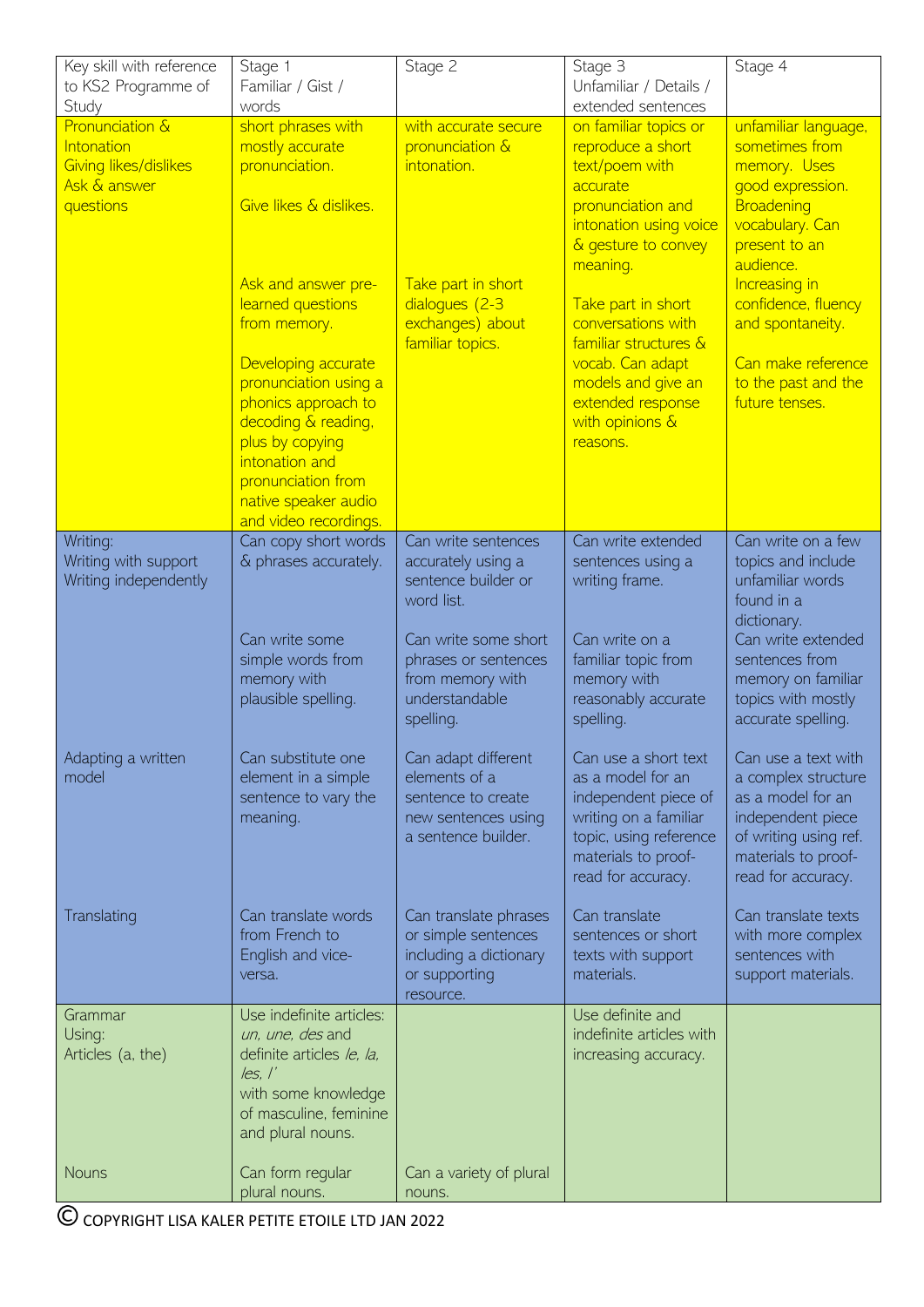| Key skill with reference<br>to KS2 Programme of<br>Study | Stage 1<br>Familiar / Gist /<br>words                                                                                                                  | Stage 2                                                                                                                         | Stage 3<br>Unfamiliar / Details /<br>extended sentences                                                                                                                                                                                                     | Stage 4                                                                                                                                                                                                                                                                                                                                                                                                                                                |
|----------------------------------------------------------|--------------------------------------------------------------------------------------------------------------------------------------------------------|---------------------------------------------------------------------------------------------------------------------------------|-------------------------------------------------------------------------------------------------------------------------------------------------------------------------------------------------------------------------------------------------------------|--------------------------------------------------------------------------------------------------------------------------------------------------------------------------------------------------------------------------------------------------------------------------------------------------------------------------------------------------------------------------------------------------------------------------------------------------------|
| Adjectives                                               | Understands noun<br>and adjective position.<br>Can use masculine,<br>feminine and plural<br>adjectives mostly<br>correctly, with<br>support.           | Gaining in confidence<br>with adjectives and<br>can use 'mon, ma,<br>mes'(my).                                                  | Can use adjectives in<br>wider range of topics.                                                                                                                                                                                                             | Can agree adjectives<br>after ils / elles.                                                                                                                                                                                                                                                                                                                                                                                                             |
| Conjunctions                                             | Use: et, aussi, mais.                                                                                                                                  | Use: parce que and<br>car.                                                                                                      | Use: en plus.                                                                                                                                                                                                                                               |                                                                                                                                                                                                                                                                                                                                                                                                                                                        |
| Verbs                                                    | Can use high<br>frequency verbs in<br>first person (e.g. j'ai,<br>je suis) and opinion<br>verbs confidently.<br>Can use c'est.<br>Can use je voudrais. | Can use 1 <sup>st</sup> and 3rd<br>person high frequency<br>verb forms confidently.<br>Can use an opinion<br>$verb + infinite.$ | Can use 1st. 2nd and<br>3 <sup>rd</sup> person of several<br>regular verbs in the<br>present tense in<br>addition to the high<br>frequency irregular<br>verbs avoir, être and<br>aller. Can use<br>phrases with faire.<br>Can use the near<br>future tense. | Can do full<br>conjugation of avoir<br>and <i>être</i> still with<br>some errors.<br>Can use perfect<br>tense with regular<br>verbs in the first<br>person.<br>Can use imperfect<br>set phrases c'était,<br>j'étais, j'avais.<br>Introduction to the<br>reflexive verbs in the<br>first person.<br>High achievers may<br>be encouraged to<br>use:<br>$\sqrt{e}$ peux + infinitive<br>Near future using<br>various subject<br>pronouns.<br>Use range of |
| <b>Negatives</b>                                         | Use ne pas with<br>opinion verbs in the<br>1 <sup>st</sup> person.                                                                                     | Use ne  pas with<br>range of high<br>frequency verbs in 1st<br>and 3 <sup>rd</sup> person.                                      | Include $\mathit{i}$ in' $\mathit{y}$ a pas<br>de.                                                                                                                                                                                                          | different negative<br>structures and<br>variety of high<br>frequency verbs.                                                                                                                                                                                                                                                                                                                                                                            |
| Prepositions                                             |                                                                                                                                                        |                                                                                                                                 | Use prepositions sur,<br>sous and devant.                                                                                                                                                                                                                   | Introduction of faire<br>de and jouer à                                                                                                                                                                                                                                                                                                                                                                                                                |
| Complex language                                         |                                                                                                                                                        |                                                                                                                                 |                                                                                                                                                                                                                                                             | Use comparative<br>language and 'si'.<br>Form question<br>words.                                                                                                                                                                                                                                                                                                                                                                                       |